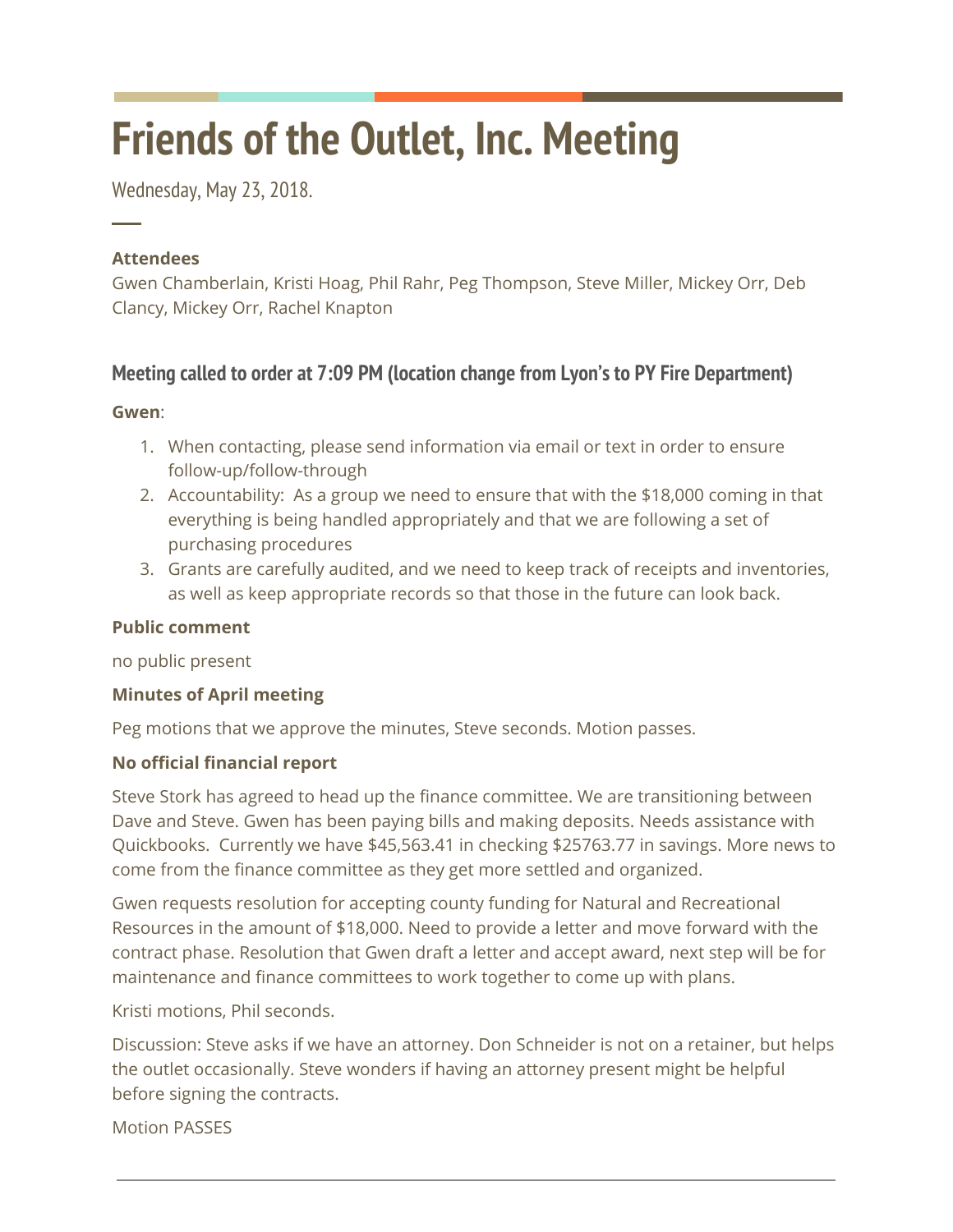Gwen will draft the letter.

#### **Maintenance report**

presented by Mickey. \*Discussed memorial done in honor of Guy on the Outlet trail. Kudos to John Warner. \*Plogging went well. (Picking up trash and jogging) \*Next year be more careful about placement of planting trees with the elementary school students at PYE (many had to be taken down because of mowing issues). Overall, a success. It's the thought that counts! \*Woodtex meeting, cap cement over it, build on top of it. \*HWS had to cancel due to weather. \*Celebrate Yates did a great job on picnic tables.

Security cameras will be installed by Coverts by end of the month (Mickey will follow up with Coverts). Mickey contacted Dean Knapton to help with doors and windows to be secured. Garage door is security door. Can only be opened from inside. Two doors are security doors, round lock that can't be busted off, windows with wire in them, better security, harder to break. Other doorway will be plywood and closed off.

Mickey suggests we need signs letting people know they're on camera and being filmed. Covert has signs, but we want bigger ones. Check with sheriffs, "for your safety, the trail is being monitored at all times via video surveillance". Come up with some common wording to put into the signs.

Erosion-still need to work on that. Dan Condella reported erosion at Cherry Street as well. Discussion of gates opening and reasoning behind timing of it. Mickey recommends that Dan Condella represent us in that vein.

Mickey recommends opening gate to Cascade in the morning and closing it in the evening-(In the future) Use \$18,000 toward surface area? Discussion of Amphitheater style structure in conjunction with Town of Milo.

Phil questions:

1. Village or Town of Milo put a porta potty at Cherry Street (Mickey will follow up with Dan)

2. With Security system going in, have we sorted out whether electricity will be on the whole time? (Cost of electricity was running at \$200 a month and now at \$84 a month--in 2015 it was \$24.82 per month. Need to figure out why the difference is happening). Lines need to run through boxes/converters to get all the way to Cascade because you can't go directly from there

3. National Trails day is June 2--no idea how many people we'll have, but is heavily advertised, where can we have people park at Cascade in the field. Can we brush hog that field down for parking? Mickey thinks it's fine, but he will double check. Also need to double check for wet/muddiness. Gwen met with someone from engineering firm, southside should be okay to park on because there are bricks buried. Don't park on the mound.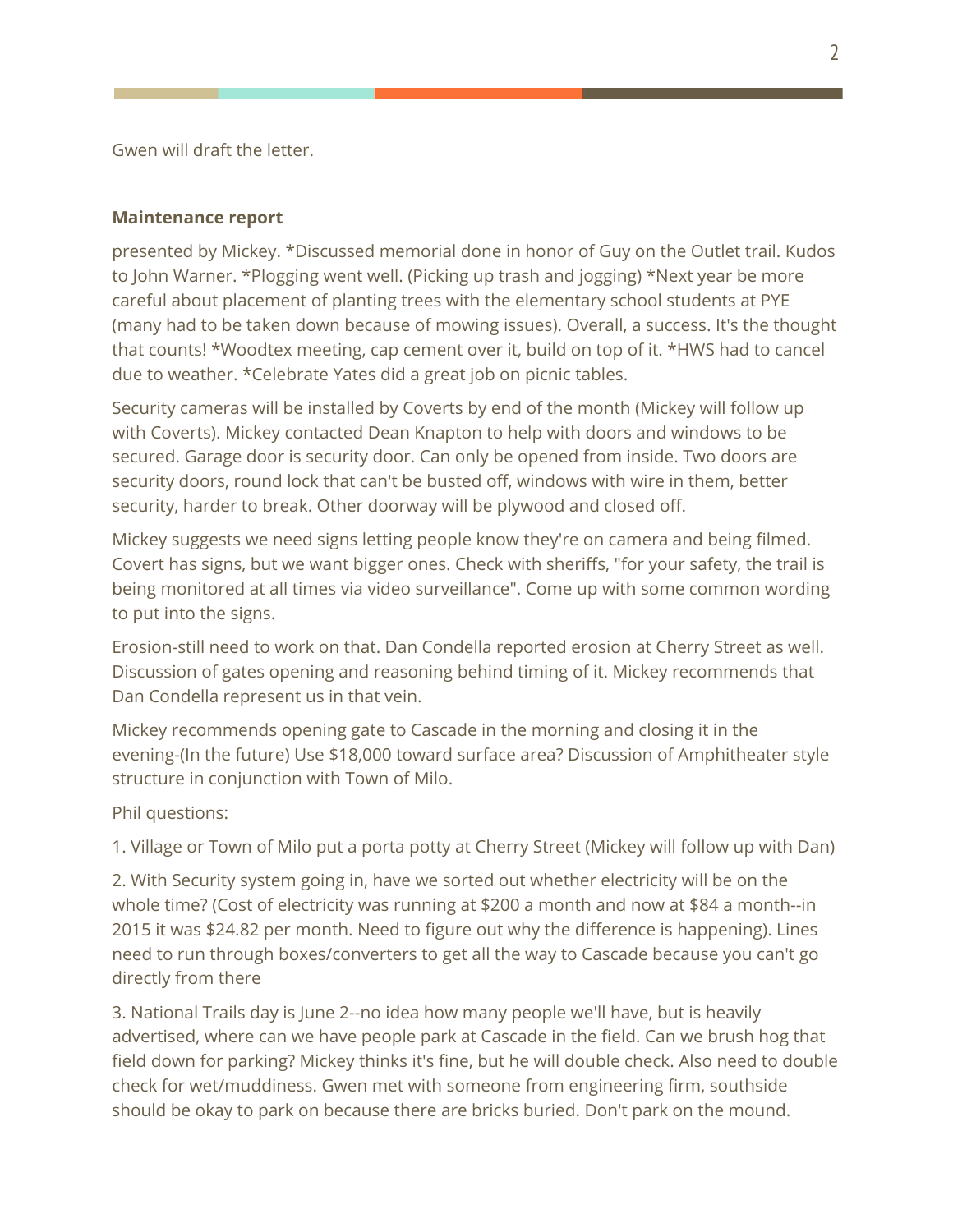Keuka taxi is running a shuttle from Cascade at the end back to Penn Yan (Cherry Street or boat launch or ball field, etc.)

Gwen will attend June 6th maintenance meeting to settle up on county work with \$\$.

# **Membership**

\$10,000 in membership so far this year, with 326 members with current or renewed memberships. Would like to see us at 500, encourage recruitment by board members. Everyone is getting 3 membership brochures. Challenge extended: each board member get 3 new memberships before June meeting. Also requesting that board members follow up with folks who haven't renewed yet.

## **Community Relations**

Events going well. At or near targets for each event. Registrations low so far (for National Trails day), expecting people to register day of. Discussion of signing up and being ready to help out at National Trails Day.

5 mile walk from Boat launch and will finish at Cascade. 12ish learning activities along the way.

Create a timeline for volunteers (YYP will volunteer with lawn games and picnic area)

Most people 11:30-2ish

Get on WFLR to chat with Mike and advertise

Donations for registrations will come in via Crowdrise via Paypal's fundraising platform

Draw for photo on Sunday

Kristi mentioned getting in touch with John Kuchko Channel (8, 10, 13?) promotion of waterfalls, to promote trail.

## **Long term Planning**

not present--tabled until next time.

Purchasing policy put on agenda for next month when more board members are in attendance.

## **President's report**

Latest draft of sign for outlet trail at Seneca Mills Falls Area is almost complete. Would like to add a drone picture

Letter from Land Trust Alliance. Insurance premiums are going to go up. As long as operating expenses remain at \$10,000 or less (no capital) regular operating, our dues this year were \$250, next year they'll be \$300 for the next 3 years. Being a member of the alliance, allows us to get better insurance.